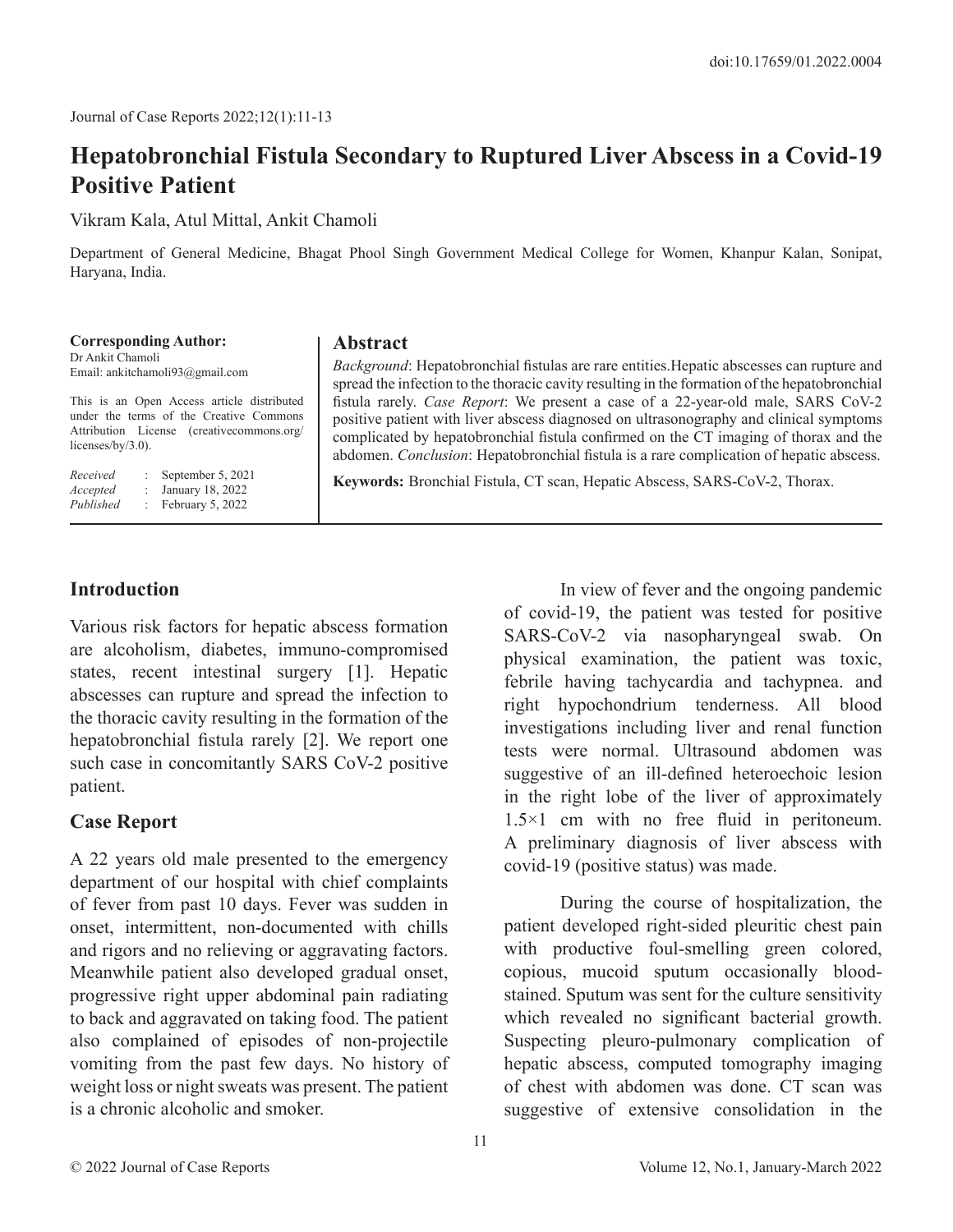posterior basal segment of the right lower lobe with mild pleural effusion which was extending to the sub-diaphragmatic region through the defect measuring 15 mm in the diaphragm and forming the thick-walled enhancing loculated collection abutting the segment VII of the liver **[Fig.1-3]**.

The final diagnosis of hepatobronchial fistula with ruptured liver abscess with covid-19 was made. Percutaneous drainage of the abscess was done under ultrasound guidance and the patient was put-on broad-spectrum antibiotics with coverage for anaerobes with covid-19 treatment as per latest protocols of MoHFW. The patient improved significantly, cough resolved, and was afebrile throughout the hospitalization. Repeat sampling for SARS-COV2 was done as per protocol of ICMR and the third sample was negative. The patient was discharged on day 10 with stable vitals, no signs of desaturation, and symptomatically better condition and accepting orally. The patient was continued on antibiotics regime for 4 weeks and followed up with serial CT scans to ensure resolution of abscess and fistula.

## **Discussion**

Hepatobronchial fistulas are rare entities. They are defined as abnormal communication of a sector of liver parenchyma with a sector of the bronchial tree through a diaphragmatic pathway. Common causes of such fistula include pyogenic liver abscess, amoebic liver abscess, hydatid cyst, and other inflammatory conditions like biliary tree obstruction. Its frequency has mainly reduced due to the use of antibiotics in liver abscess and surgical management of hepatic and pulmonary hydatid cyst [3]. Hepatobronchial fistulas can be congenital but are chiefly acquired (around 80%) [4]. Mechanisms for the thoracic spread of the hepatic abscess include direct rupture, lymphatic spread, hematogenous spread and inhalation of *E. histolytica* cysts [5]. The death rates can be up to 15% in endemic areas [6].



**Fig.1:** *The defect measuring around 15 mm in the diaphragm extending from sub diaphragmatic region to the lower lobe of the right lung.*



**Fig.2:** *The thick-walled enhancing loculated collection abutting the segment VII of the liver.*



**Fig.3:** *Extensive consolidation in the posterior basal segment of the right lower lobe with mild pleural effusion.*